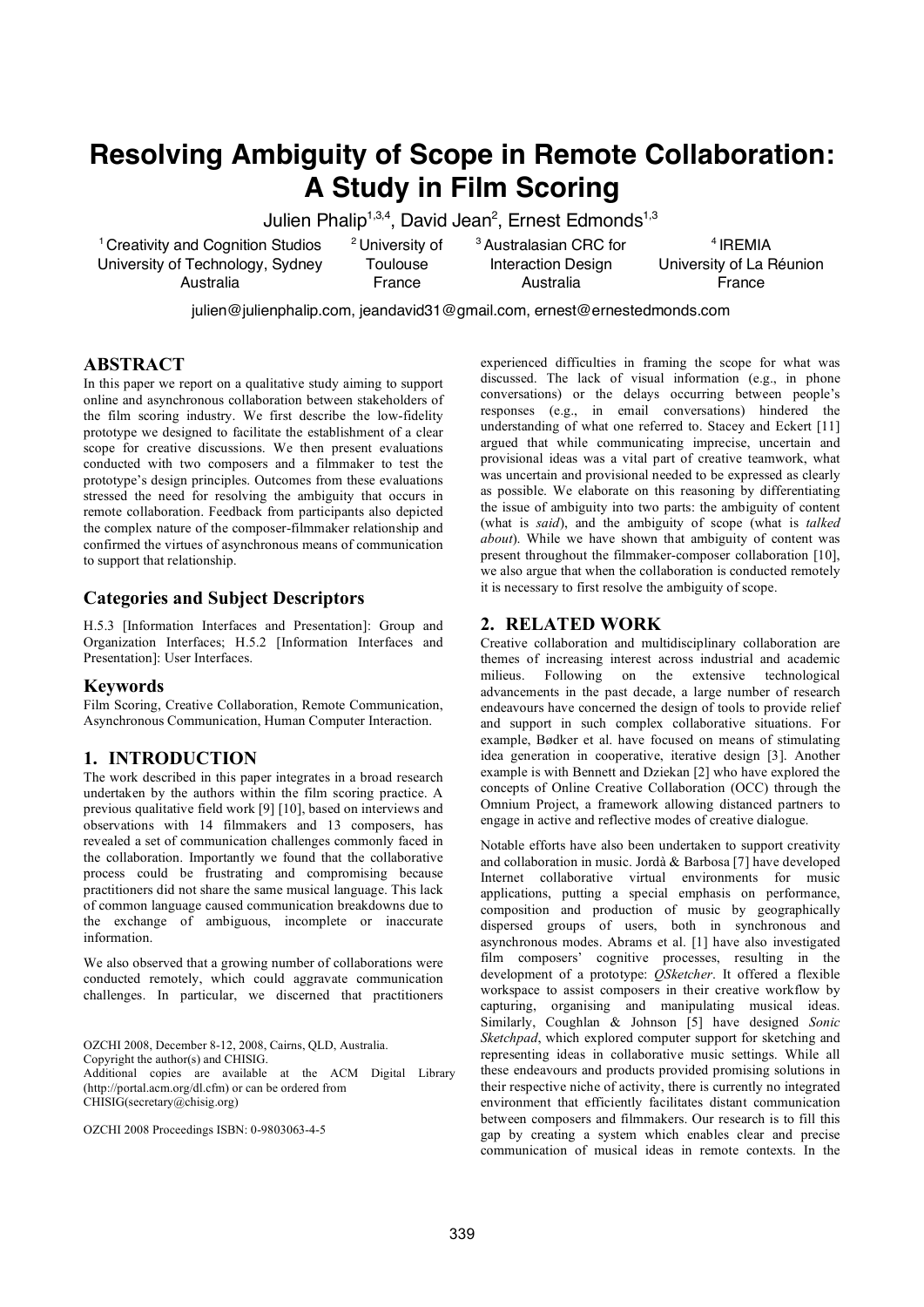following section we present the characteristics of the prototype system we have built.

#### **3. PROTOTYPE**

We developed a web-based system that allowed users to upload and annotate music or video drafts. The most prominent and most complex component of our system was the sequencer. We completed the first iteration of the sequencer's design and assembled concepts learned from previous field research into a low-fidelity, paper-based, prototype (Figure 1 and Figure 2). Like most existing sequencers, the prototype enabled basic tasks like the mixing, editing, syncing and playback of video and music elements. Essentially, users could upload files –e.g., music drafts for a particular scene of the film–, import them into the sequencer and position them so that they play back in sync within the mix. This founded a common base of information that every stakeholder could access and refer to. The fact that all parties were then able to visualise and modify the various elements within the same environment constituted the first necessary step in defining a precise and shared scope for communication.

In addition, our prototype offered the ability to annotate music samples and video footages present in the mix. Thus, we introduced in the interface the novel concept of discussion tracks (-e- in Figure 1).



#### **Figure 1. Prototype sequencer overview: (a) Controls, (b) Timeline, (c) Video track, (d) Audio tracks, (e) Discussion tracks.**

Discussion tracks were placed under audio and video tracks and contained stacks of discussion threads. Each thread was symbolised by a small horizontal bar that could be created by clicking and selecting a region within the discussion track. The position and length of each bar respectively represented the start time and duration of the audio or video section above it. This visual representation enabled the demarcation of specific sections of the mix, therefore establishing a clear temporal scope for each discussion. Clicking on one of the bars opened a window with all comments previously posted in the corresponding thread. It was then possible to post new comments to contribute to the discussion (Figure 2).



**Figure 2. Prototype annotation and discussion system: (a) Audio track containing the waveform of an audio sample, (b) Discussion track containing three threads, (c) Discussion window.**

Lastly, whenever changes were made in the mix (e.g., new music samples were added or new comments were posted) all stakeholders were notified with an email sent by the system. This automatic notification mechanism brought two majors benefits: easy tracking of changes made by collaborators, and accelerated asynchronous discussions.

# **4. EVALUATIONS**

We conducted evaluations to verify the prototype was addressing real issues and providing appropriate solutions. Our primary objective was to assess the prototype's usefulness: would it alleviate communication challenges faced by practitioners in remote settings and would practitioners be able to perceive the benefits? At this stage we were mainly concerned with evaluating the design principles rather than with testing the usability of the interface. As Greenberg and Buxton argued [6], conducting usability tests too early in the design process would have little impact and may even be counterproductive. This was an additional motivation for using a paper-based prototype, as it was known to increase chances for evaluation participants to focus on the general characteristics and functions of the system rather than on the aesthetics and low-level interaction details [4].

Our system design still being in its inception we chose to conduct qualitative and in-depth evaluations with a small group of participants. We recruited three practitioners (two composers and one director/producer) who had more than 15 years of experience in the film industry and had been working on a wide range of projects throughout their career: documentaries, feature films, short films and advertising. We organised three individual sessions, each session involving one participant and two observants (one leading the evaluation, the other one taking notes). The sessions took place at the participants' studios so they could easily refer to their own tools while giving feedback (Figure 3).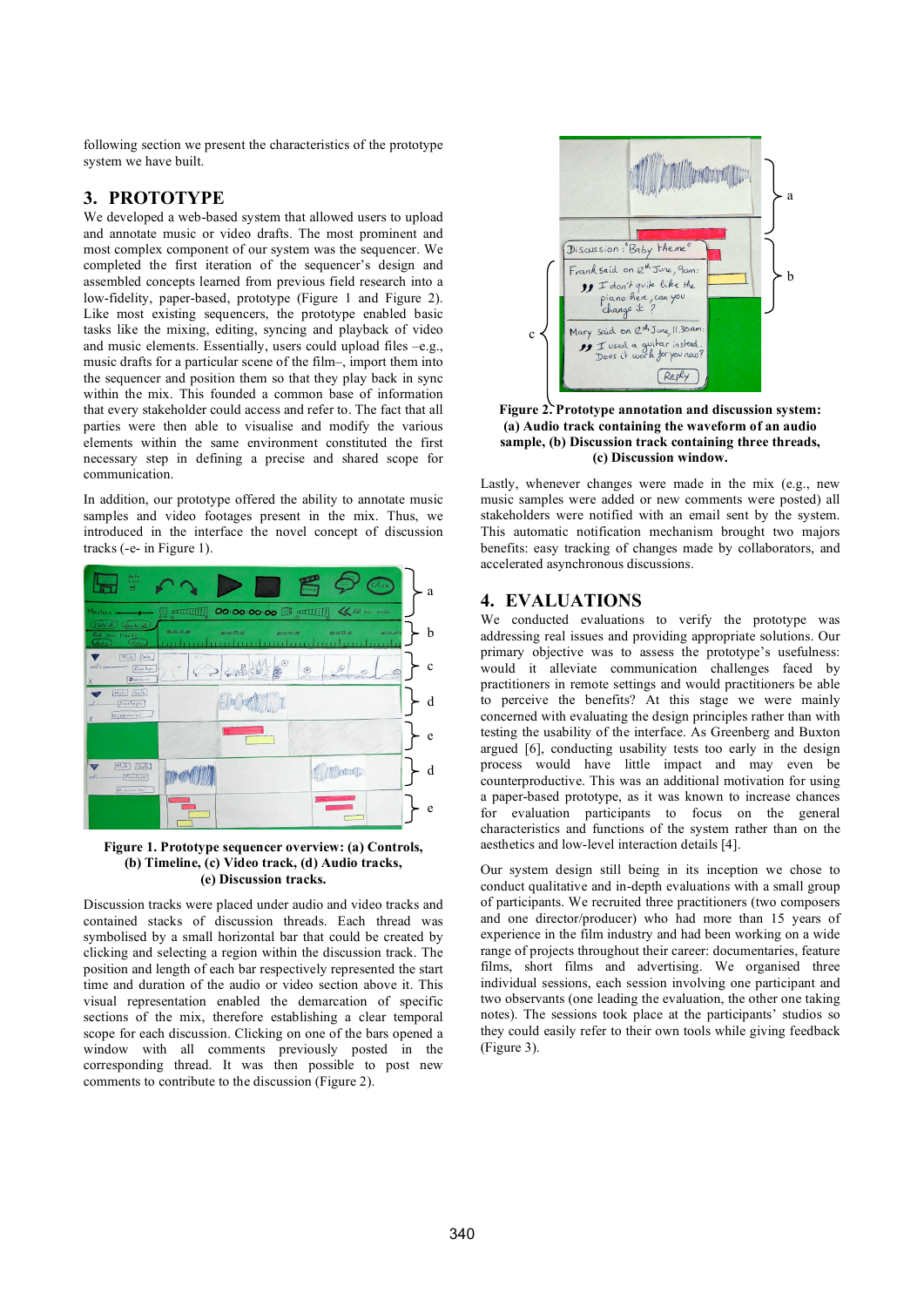

**Figure 3. Evaluation sessions at the composers' studios**

Each session lasted for two to three hours where the same procedure was consistently applied. We started with a demonstration of the system's already implemented features: file-sharing tools, portfolios, and event management. We then gave a demonstration of the prototype sequencer's features: track creation, audio/video editing, and annotation and discussion systems. Then, we walked through a scenario and simulated the various actions directly onto the paper prototype. The scenario, which narrated the fictional story of a Sydneybased composer and a Los Angeles-based director, aimed to explain plausible conditions of use for our system. After watching the demonstrations the participants were asked to specifically comment on the prototype's features. This led to a free discussion where participants spontaneously gave their opinion on the prototype, told about personal anecdotes, and gave suggestions for improvement. We took notes of the participants' comments and asked further questions probing into particular ideas and issues that were raised in the discussions. This qualitative and flexible method let us collect rich and contextual data. In the next section we present results that were compiled after the evaluations.

# **5. RESULTS**

#### **5.1 Virtues of Asynchronous Communication**

Our previous studies [10] had shown that face-to-face meetings were fundamental in building propitious conditions for successful collaboration. Nonetheless, participants of this present study conceded that, in particular instances, they preferred remote and asynchronous modes of communication. On one side, the composers said that they were sometimes frustrated by their clients' feedback and criticisms and that dealing with that frustration was not easy if the clients were standing in the same room. One of them said: "Face-to-face can be very confronting, especially when you deal with 'difficult' people". Being employed by the filmmakers and therefore being responsible for the work, the composers would have to put up with the frustration and behave as if they were in total control of the situation. Hence, the composers reacted positively to our prototype, one of them calling it a "sanctuary, a place of safety". Participants also noted that our system would allow the filmmakers to be at home and listen to the drafts multiple times. Whereas during face-to-face meetings they would generally not have enough time to listen to the drafts more than two or three times. On the other side, the director declared she often felt nervous before meeting with composers. She was afraid of hurting their feelings:

*"Often my initial reaction is very critical, I think it's more honest that way. But I am nervous when I listen to the music for the first time because I fear I'd have a bad reaction. If the composer sits next to me it could be awkward because they'd see your bad reaction. I guess it's* *hard for them to take all that criticism because they've probably been working hard on it."*

She also said that she would prefer listening to the drafts *before* the meetings, so she would have the time to ponder her feelings and would be able to deliver more constructive feedback.

There is clearly a high level of emotion and sensitivity occurring in creative collaboration between filmmakers and composers, and as evidenced by the participants' testimonies some virtue can be found in asynchronicity. These observations therefore highlight the need for more support in interpersonal communication issues and corroborate the design principles put forward in our prototype.

#### **5.2 Scope and Shared Environment**

Mamykina et al. [8] stressed the need for creative professionals to explore ideas within the same environment. Yet, there currently is no integrated environment that efficiently supports distant collaboration between practitioners of the film industry. The participants' feedback especially revealed the lack of coordination between the existing tools they used (eg. email, telephone, instant messaging, or file sharing via FTP), which was recognised both as a burden and as a source of ambiguity. On the one hand, the director disliked using FTP as it required her to download each individual draft posted by the composer. She also had to manually lay all the drafts in her own editing software before syncing them to the picture. She found it was a lengthy and tedious process, and she appreciated the fact that with our system every element would be centralised and manageable from one place. On the other hand, current communication tools were blamed for potentially carrying ambiguous information, as illustrated by a composer's anecdote:

*"I once received some feedback from a director. It was a very long email telling me what he thought about various cues I'd done. He must have spent 3 hours writing that email, and I didn't even quite understand what he was referring to. I wished he could have pointed precisely where the problems were."*

Consequently, our annotation system was well received by the participants. They clearly valued that it would help framing the scope for discussions, therefore reducing the chance for ambiguity to occur and also avoiding time wasted in tedious and uninteresting descriptive tasks.

Besides, participants made the remark that our system could facilitate the inclusion of the sound designer and film editor in the creative loop. If those third-party collaborators had access to the system they could follow the evolution of the work and contribute to the discussions when necessary. For example the sound designer may advise the composer of all the sound effects that would be laid in the film earlier in the creative process, which would prevent potential conflicts between the music and sound tracks. Also, as noted by the director, a shared environment would help bridge the gap caused by the variety of technologies people were currently using:

*"We never got around the problem between the composer and the sound designer. My sound designer works with Protools and my composer with Cubase and there's no way to easily transport the work other than manually."*